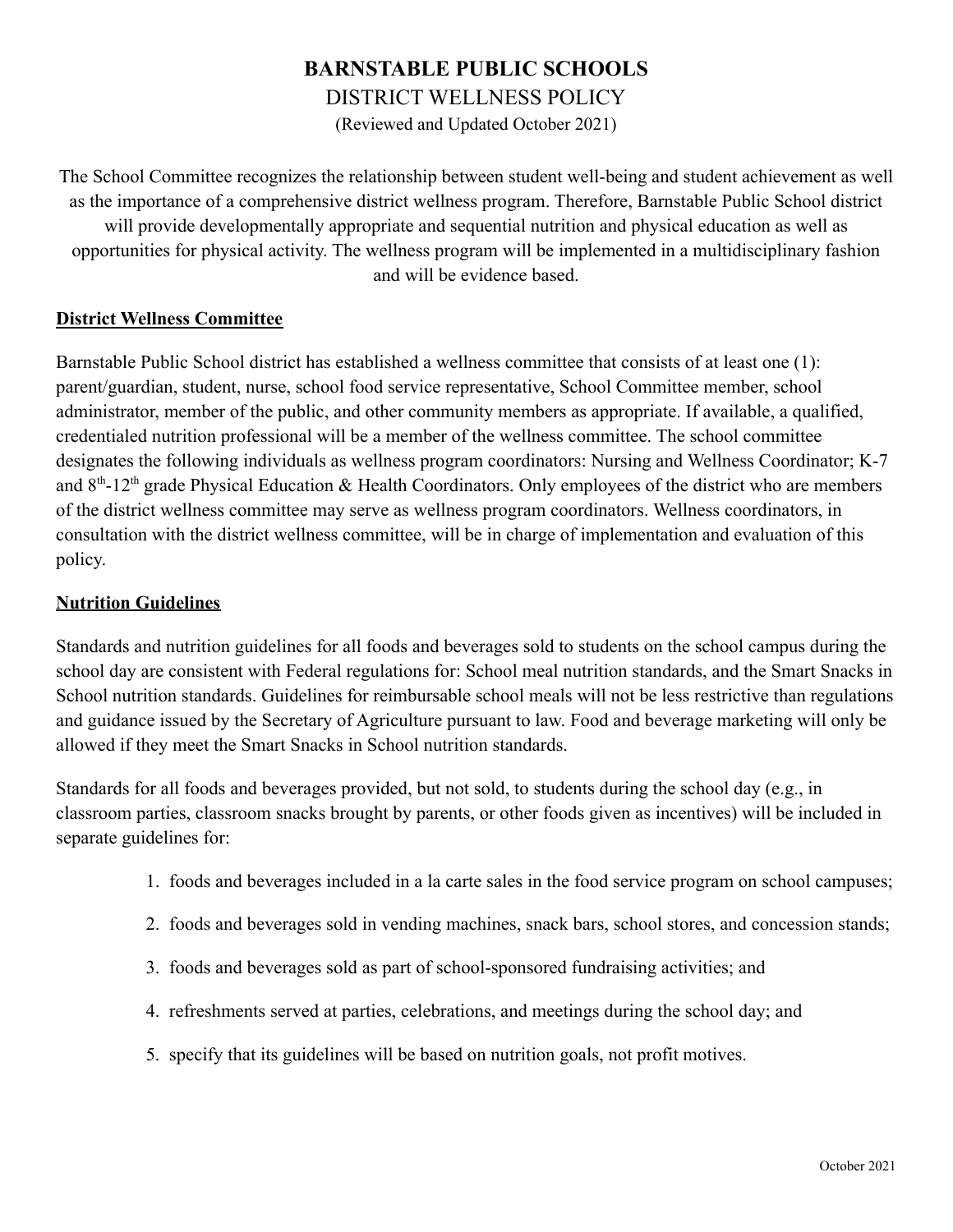## **Nutrition and Physical Education**

The Barnstable Public School district will provide nutrition education aligned with standards established by the USDA's National School Lunch Program and the School Breakfast Program in all grades. The school district will provide physical education aligned with the standards established by the Dept. of Elementary and Secondary Education. The wellness program coordinators, in consultation with the district wellness committee, will develop procedures that address nutrition and physical education.

## **Nutrition Education Goals**

In the health education/personal development programs, students PreK-7 receive nutrition education that teaches the skills they need to adopt and maintain healthy eating behaviors. Students in grades 8-12 are offered the opportunity to take health classes which includes nutrition education.

Schools will provide consistent nutrition messages from all aspects of the school program.

Schools link nutrition education activities with the coordinated school health program.

Staff providing nutrition education will have the appropriate DESE certification.

#### **Physical Education Goals**

Students are given opportunities for physical activity during the school day through physical education classes, daily recess periods for elementary school students, and the integration of physical activity into the academic curriculum where appropriate.

In the case of recess periods for elementary school students, other options are to be considered instead of loss of recesses because of academic or behavioral concerns.

Students are given opportunities for physical activities through a range of before-and/or after-school programs including, but not limited to, intramurals, interscholastic athletics and physical activity clubs.

Our schools will work with the community to create ways for students to walk and bike to and from school.

Our schools will encourage parents/guardians to support their children's participation in physical activity, to be physically active role models, and to include more physical activity in family events.

#### **Nutrition Education Goals**

Students receive nutrition education that teaches the skills they need to adopt and maintain healthy eating behaviors.

Nutrition education is offered in the school cafeteria as well as in the classroom, with coordination between foodservice staff and other school personnel, including teachers.

Students receive consistent nutrition messages from all aspects of the school program.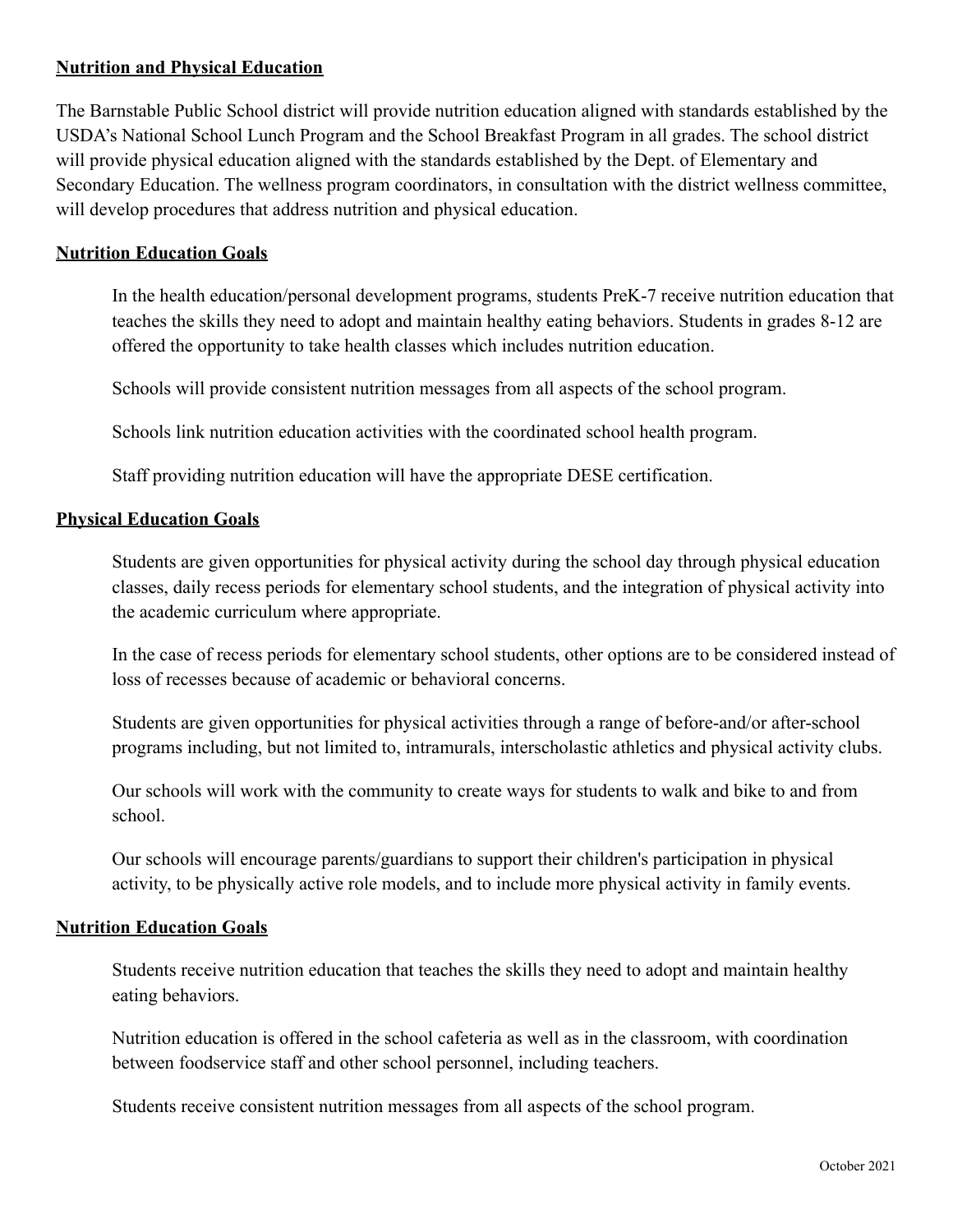Health education curriculum standards and guidelines address both nutrition and physical education.

Nutrition is integrated into the health education or core curricula (e.g., math, science, language arts)

Schools link nutrition education activities with the coordinated school health program.

Staff that provide nutrition education have appropriate training.

The level of student participation in the school breakfast and school lunch programs is appropriate.

#### **Physical Education Activity Goals**

Students are given opportunities for physical activity during the school day through physical education (PE) classes, daily recess periods for elementary school students, and the integration of physical activity into the academic curriculum where appropriate.

Students are given opportunities for physical activity through a range of before- and/or after-school programs including, but not limited to, intramurals, interscholastic athletics, and physical activity clubs.

Schools work with the community to create ways for students to walk, bike, rollerblade or skateboard safely to and from school.

Schools encourage parents and guardians to support their children's participation in physical activity, to be physically active role models, and to include physical activity in family events.

Schools provide training to enable staff to promote enjoyable, lifelong physical activity among students.

#### **Other School-Based Activity Goals**

The wellness program coordinators, in consultation with the district wellness committee, are charged with developing procedures addressing other school-based activities to promote wellness.

An adequate amount of time is allowed for students to eat meals in adequate lunchroom facilities.

All children who participate in subsidized food programs are able to obtain food in a non-stigmatizing manner.

Environmentally-friendly practices such as the use of locally grown and seasonal foods, school gardens, and non-disposable tableware have been considered and implemented where appropriate.

Physical activities and/or nutrition services or programs designed to benefit staff health have been considered and, to the extent practical, implemented.

## **Leadership and Evaluation**

The superintendent or designee will ensure compliance with established district-wide nutrition and physical activity wellness policies. In each school, the principal or designee will ensure compliance with those policies in his/her school and will report on the school's compliance to the school district superintendent or designee.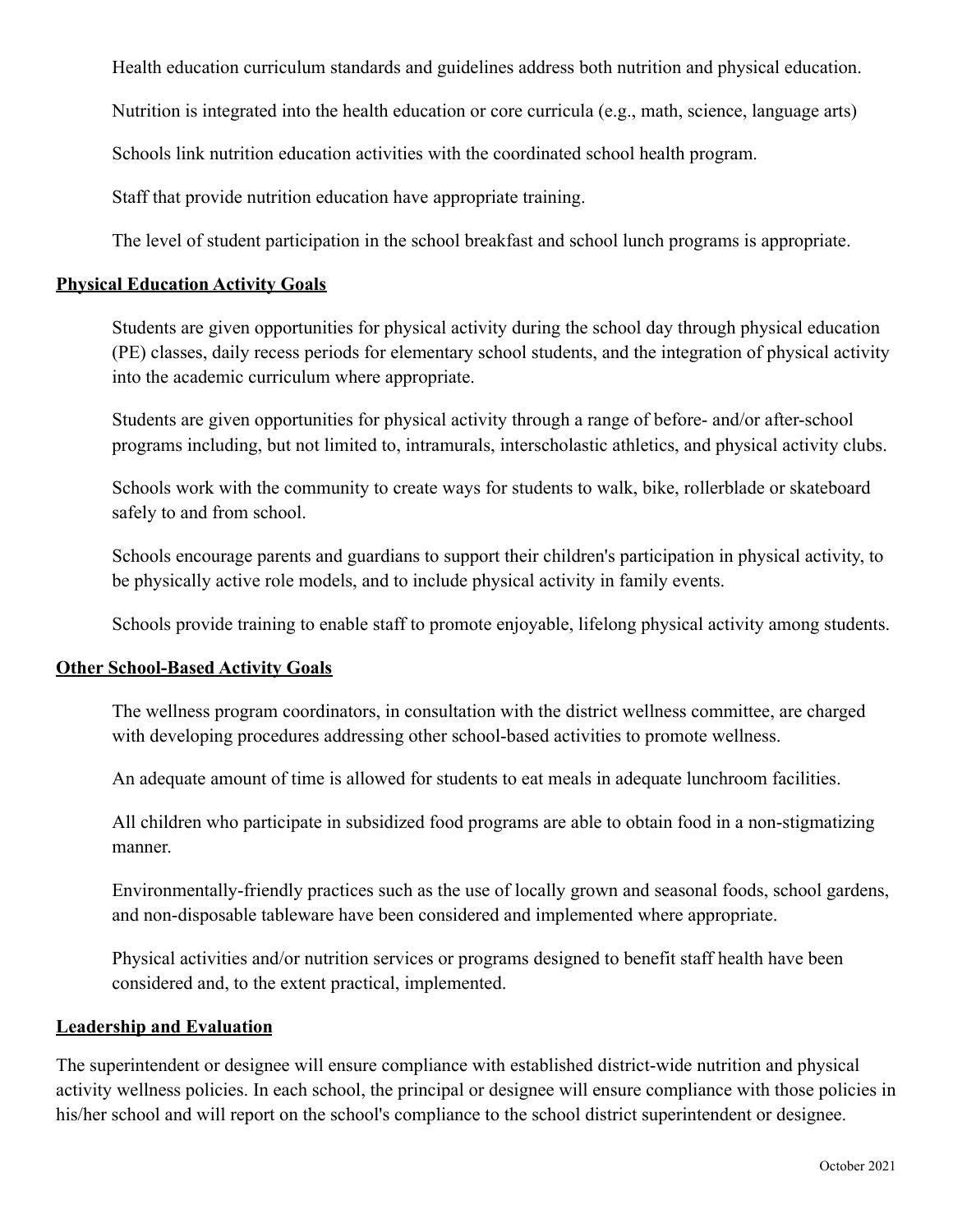School food service staff, at the school or district level, will ensure compliance with nutrition policies within school food service areas and will report on this matter to the superintendent (or if done at the school level, to the school principal).

The K-7<sup>th</sup> and 8-12<sup>th</sup> grade Physical Education & Health Coordinators and assistant superintendent will assess all education curricula and materials pertaining to wellness for accuracy, completeness, balance and consistency with the state and district's educational goals and standards.

Compliance with the wellness policy requirements will occur as part of the general areas of the administrative review every 3 years. This assessment will determine: compliance with the wellness policy, how well the wellness policy compares to model wellness policies, and progress made in attaining the goals of the wellness policy. The superintendent or designee (District Wellness Committee) will develop a summary report every three years that will be shared with the school committee, district leaders, and school community and public.

SOURCE: MASC

LEGAL REFS.: The Child Nutrition and WIC Reauthorization Act of 2004, Section 204, P.L. 108 -265

The Richard B. Russell National School Lunch Act, 42 U.S.C. §§ 1751 - 1769h

The Child Nutrition Act of 1966, 42 U.S.C. §§ 1771 - 1789

CROSS REFS.: [EFC](http://z2policy.ctspublish.com/masc/DocViewer.jsp?docid=114&z2collection=master#JD_EFC), Free and Reduced-Cost Food Services